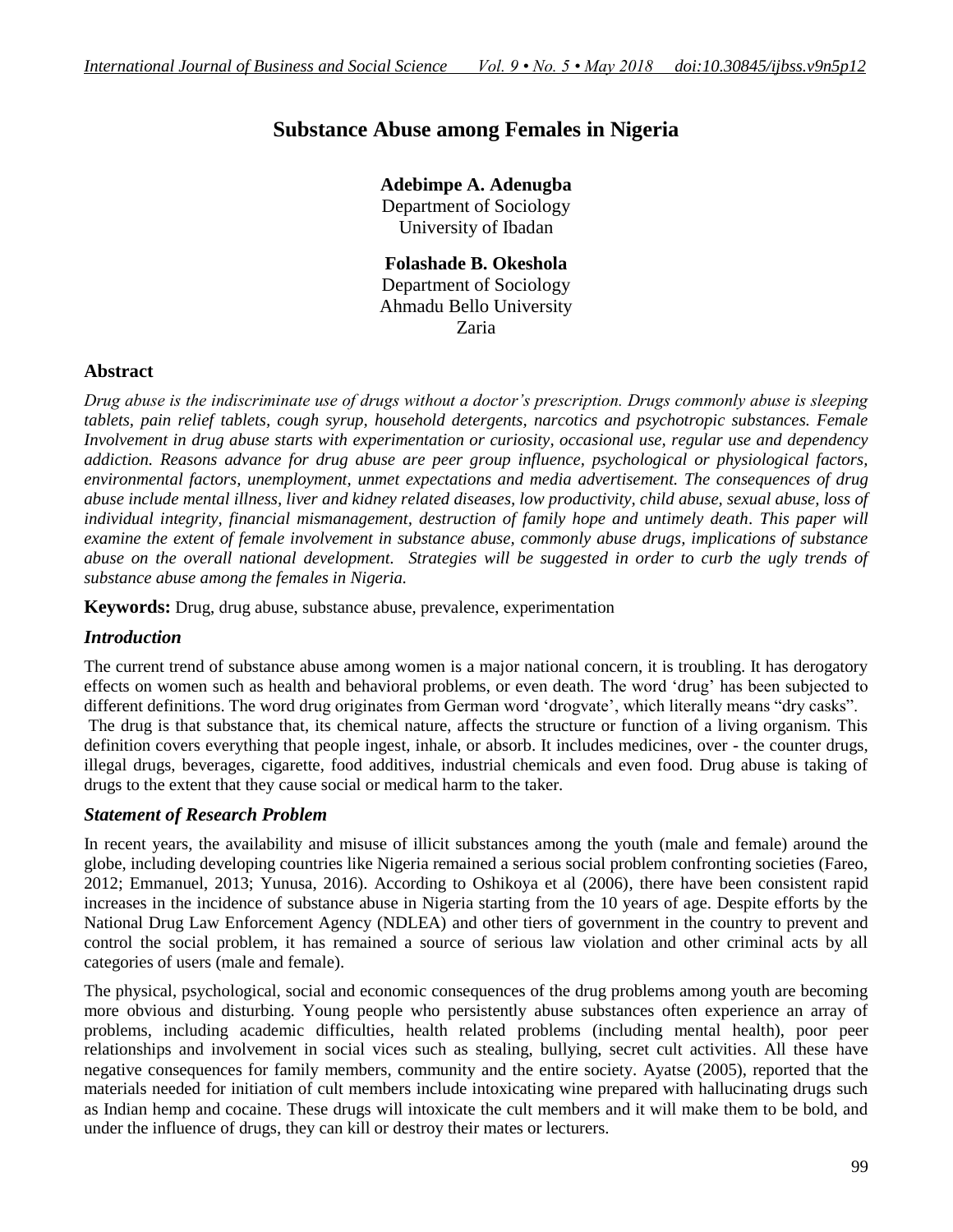Students gave various reasons. Substance abuse is common among undergraduate students; many of them abuse, substance such as drug, alcohol and tobacco. Alcohol is the most widely used and abused drug among youth, and it causes serious and potentially life threatening problems. For this population, they took drugs to feel happy, excited and friendly, especially to members of the opposite sex. Some said they used drugs for sexual excitements, mental alertness and that drugs give them better visual and auditory experience.

#### *Review of Relevant Literature*

The issue of drug abuse is a common global phenomenon in the contemporary times. The majority of the crimes being committed today are directly or indirectly connected to substance abuse (Siro, 2008). The persistence of drug abuse behavior in urban Kano has become a universal phenomenon, not only among the teeming youth but across all population segments. Preliminary investigation revealed that peer group influence, parenting style, broken homes and law enforcement corruption are some of the factors responsible for drug abuse menace (Siro, 2017). Abdullahi (2003), argued that, drugs are mainly substances that are taken to sedate, excite, slim, arouse, and put to sleep or cure. People usually ingest or inject those drugs into their bodies to achieve these goals. Drug abuse is seen as a problem that is causing serious concern to both individuals and government the world over. It is prevalent among adolescents (male and female) who in most cases are ignorant about the inherent dangers of drug abuse. Many of the abusers engage in the act out of frustration, poverty, lack of parental supervision, peer influence, pleasure etc. (Oluremi, 2012).

According to Yunusa (2016), in his study of substance abused by delinquents (male and female) in Zaria metropolis, found that inhalants or industrial solvents such as glue,/gum solution, gasoline/petrol, nitrous oxide and laughing gas were abused to intoxicate their minds. Also, commonly abused substance in the study area include codeine, cannabis, cough syrups, rafenol, tramadol, heroin, steroids, mandrax and cocaine, alcohol, designer/ club drugs. However, types of locally made organic abused substances were sniffing or smoking dry lizard faeces, dry human faeces and dry faeces from other animals to intoxicate themselves. The study was able to establish that some delinquents inhaled the odour of contaminated water from the gutter or drainage, inhaling the odour from pit toilets and sand from gutter to make them high or intoxicated. *Zakami* (Daturametel) was the most abused concoction in Zaria metropolis. The juvenile delinquents (both male and female who are involved in the abuse of concoctions are combining two or more concoctions to intoxicate themselves. The place where juvenile delinquents used for substance abuse include uncompleted buildings, their rooms, bushy areas, specific spots where illicit substances are sold, nooks, premises of motor parks and inside for substance abuse. Furthermore, the methods used to abuse substances were by drinking, smoking, inhaling, injecting, chewing, sniffing, swallowing, and mixing with food or beverage drink and combination of two or more methods (Yunusa, 2016).

In a study conducted by Hali (2017), on the predisposing factors of substance abuse among women in Kano Metropolis, found that factors that predispose women to substance abuse are parental negligence, over protection by parents, having parents/guardians who are substance abusers, substance availability, to reduce tension, peer group pressure, early marriage, due to the negative influence of western media, frustration, depression and cowives rivalry. Furthermore, women abuse substances to either increase or decrease their performance. It was found that some of the women abused substances to control their emotions, especially their sexual urge when their husbands are away. It induces sleep and also keeps them calm. The study established that substance mainly abused by women in Kano metropolis were cough syrup/Roche. Others include cannabis, rafenol, tramadol, alcohol prescriptive drug etc. Also, cocaine and steroid are least abused by women in Kano metropolis (Hali,2017).

# *Commonly Abused Drugs*

Most of the drugs that are commonly abused have been tagged "controlled substances" because of the capacity of such drugs to enhance dependence and have the potentials for abuse. For the purpose of this paper, commonly abuse drugs are narcotics, stimulants, hallucinogen and LSD, cannabis saliva, sedatives and hypnotics (depressants),as well as alcohol, tobacco and other drugs. There are three methods through which substances can be used. These are oral, injected, through inhalation (drugs like cocaine, nicotine and organic solvents are often inhaled to get high) and through intravenous or intramuscular injection delivers the drugs to the body rapidly.

**Narcotics**: this is used for pain relief and it is associated with surgery, terminal illness such as cancer. Initially, it is restricted to treatment in the hospital. Narcotic drugs include opium, morphine, heroin, codeine and pedthidine (Balogun, 2003).These drugs relieve pain, induce sleeping and they are addictive.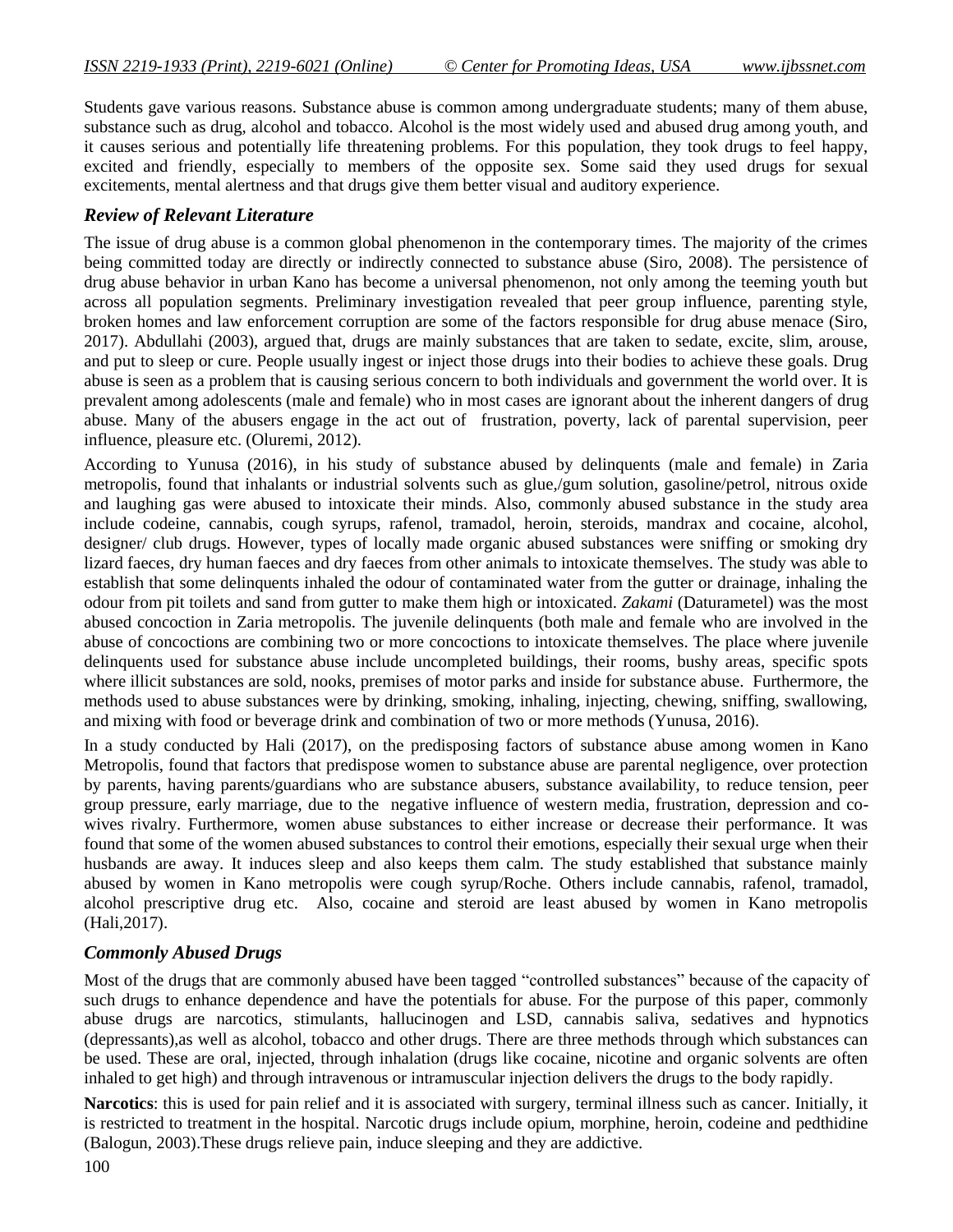**Stimulants:** are substances that have the effects of sustaining activities, thwarting sleep and masking symptoms of fatigue to the extent where death may occur because of exhaustion. Stimulants are often taken for alertness, wakefulness, excited and feeling of euphoria. There are three major sub-groups of stimulants. They are amphetamines, caffeine and cocaine. These substances act directly and stimulate the central nervous system of a human body.

**Amphetamines:** are stimulants of the central nervous system. The function is to replace lost energy and diminish fatigue. The abuse or overdose of the drug causes agitation, perspiration, dilated pupils, tremors, excessive talkativeness, hallucinations, high blood pressure and increased heart rate (Irambiya, 2007). In Nigeria today, the main sources of **caffeine** are kola nuts, coffee, tea, bitter cola, soft drink and beverages made from coca. Each of these substances contains different level of caffeine. Kolanut with a high level of caffeine is widely consumed in Nigeria, especially in the Northern part of the country. Kolanut has a pride of place in many ethnic groups during social, cultural or religious festivities among the Ibo and the Yoruba as revealed by many scholars (Balogun,2003; Soyemi, 2003 and Irambiya,2007).

**Cocaine:** is a stimulant. Users of cocaine experience a higher sense of euphoria, increase alertness and energy, decrease need for sleep and food. The addicts are more willing to maintain a regular supply of cocaine even with its exorbitant expense. Whatever risks that may be involved; addicts are bent to satisfy their cravings for the stuff. When there is a withdrawal, there are symptoms of apathy, sleep, depression, irritability and disorientation (Irambiya, 2007).

**Hallucinogens:** are drugs that cause intense effects on the mental process of perceptions, thought and feelings. Delusions, visual and psychotic behaviour results from their abuse. They are called psychedelic Drugs. Example include mescaline (derived from the mescal cactus) and LSD (lysergic acid diethylamide). These drugs are usually in tablet or capsule form. Hallucinogens produce a sense of detachment, euphoria and a reduction in sensitivity to pain. These drugs often change the way users see, hear and feel (Balogun, 2003 and Soyemi, 2003).

**Cannabis Sativa** (popularly known as Indian hemp): is the oldest and, most commonly abused drug in Nigeria. The term is equivalent to marijuana or marihuana, which refers to both the whole plant and the smokable parts. It contains more cancer causing agents than tobacco. Cannabis is a depressant, the consumption of which usually produces a state of euphoria similar to milder intoxication. Cannabis is a depressant and when smoked, its chemical agent reaches the brain in seconds and the effects are felt for hours. The effects of cannabis depend on the dose taken, experience, the setting, motivation, expectation and personality of the users. It damages the immune system, thereby exposing smokers to attacks by diseases (Soyemi 2003; Siro,2008).

**Alcohol:** is a nervous system depressant. It produces symptoms that increase in severity as its level in theblood rises.

Serious health problems that are related to chronic heavy drinking include cardiomyopathy (a disease of the heart muscles), ulcers, nutritional deficiencies, memory loss, lowered resistance to infection, and various cancers. Other alcohol- related problems include traffic and other accidents, dangerous reactions from the combination of alcohol with other drugs.

**Tobacco:** is derived from the dried leaves of the tobacco plant. Tobacco contains three dangerous chemicals, namely, nicotine, tar and carbon dioxide, which is the active ingredient in tobacco products. It is very addictive. Despite scientific evidence that smoking is harmful to health, some adolescents (male and female) continue to smoke in Nigeria, Although smoking was initially considered a male prerogative, changes in the roles and selfimage of women have contributed to their increased smoking. Adolescent girls now see smoking as a matter of class. Cigarette is served at night parties just like sweets. As a female, if you smoke, you are respected among peers. From the medical point of view, smoking increases the risk of coronary heart disease, lung cancer, increased heart rate, blood pressure and constriction of blood vessels.

Tobacco is another substance that is easily being abused by many. It could be taking in different forms; it can be smokeable, chewable and snuffable. Osu in Piwana and Haggai (2007) points out that tobacco is a narcotic, which affects the nervous system by stimulating it.

**Inhalants:** they inhale certain gases or vapours of some volatile substances, which produce depression of the central nervous system leading to euphoria or hallucinations.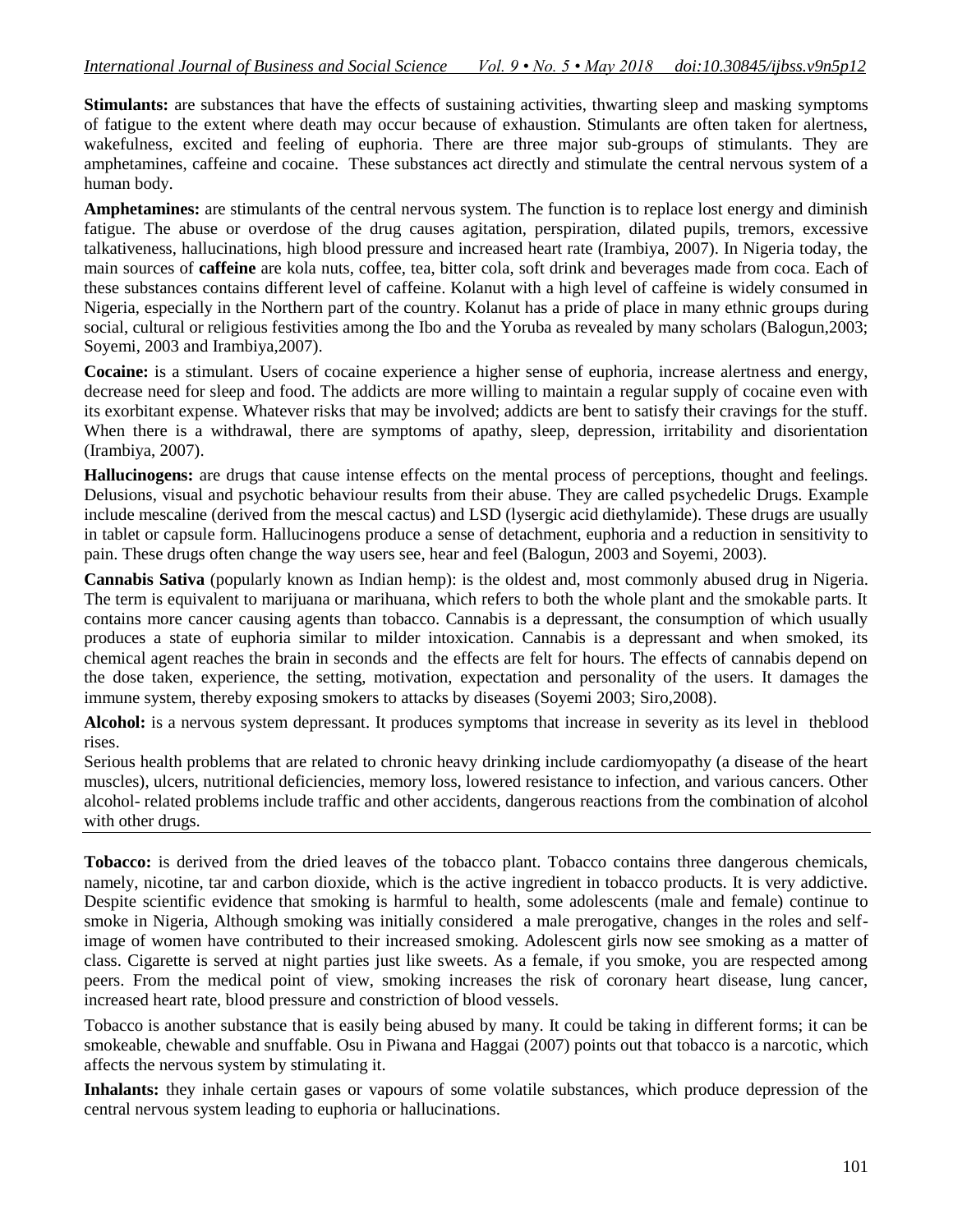This includes petrol, glue and correction fluid, paint thinner, nail polish remover, rubber solution, aerosols propellants and nitrous oxide. They are normally inhaled through the nose or mouth. These chemicals produce intoxicating effects, thereby making abusers to feel "high "(Balogun, 2003 and Soyemi,2003).

Abuse of various local plants has been reported in the studies, among the youth and the unemployed. These include smoking of pawpaw leaves and the seeds of zakami, which grows widely in most of the North Western and North Central regions of Nigeria. Overall, the age of first use and pattern of abuse confirms the 10-29 years' age as the most vulnerable group in drug abuse in Nigeria (UNDCP Information Series No.7, 2000).

**Minor Tranquilizers:** this group of drugs produces calmness without bringing drowsiness, they are mainly derived from Librium, valium etc.

**Sedatives:** these drugs are among the most widely abused. This is largely due to their power of relieving stress and anxiety. Some members of this drug family induce sleep, ease tension and cause relaxation. They also provide amnesia (temporary loss of memory) for users to be able to forget their problems. Their sources include valiun5/10, alcohol, promethazine, chloroform and cannabis (Siro, 2017).

**Codeine:** Codeine or 3-methylmorphine is the most commonly consumed opiate worldwide. It is widely used for its analgesic, anti-tussive and anti-diarrhoeal properties (Tremlett*et al.*,2010; Derry *et al.*, 2013). Codeine exists as a base and several salts, but is used mainly in hydrated forms (Braun *et al.,*2014). Its uses and formulations vary in different countries, as do the laws that control its supply. In most countries, "over the-counter" supply varies from total prohibition to minimal regulation on supplies from community pharmacies.

Over the counter codeine based products contain typically between 8 and 15mg of codeine per tablet, and may be marketed as a single ingredient drug or more commonly in combination with non-steroidal anti-Inflammatory agents such as ibuprofen (e.g. Nurofen Plus®), aspirin, paracetamol, caffeine and buclizine in order to enhance the synergistic effect of drug compounds (Tremlett*et al.*, 2010). Codeine containing cough syrups (CCCS) are amongst the most common opiate drugs and are claimed to be effective in the management of certain cough. However, it has a high potential for abuse and may present some serious adverse reactions to the user. For these reasons, access to CCCS has been restricted in Nigeria and several other countries. In fact, with the alarming rate of abuse of cough syrup containing codeine, the Federal Government of Nigeria banned the sale and importation of codeine with effect from April, 2018. The task of ensuring compliance rest with the Pharmacy Council of Nigeria and National Agency for Food and Drug Administration and Control (NAFDAC).

#### *Factors Responsible for Substance Abuse*

Almost everyone, directly or indirectly, comes in contact everyday with drug use or abuse. The drug scene is a varied one that includes licit and illicit drugs, street drugs, prescription drugs, over- the-counter drugs, drugs for pleasure, and drugs to ease pain. Drugs are used for a variety of reasons. The pharmacological action of a drug, the mind-set of the user and the setting are among the factors that determine how an individual will respond to the drugs. People give many reasons for using all kinds of psychoactive drugs. Hallucinogens (like LSD and marijuana) are especially appealing to people who believes such substances can help them achieve a better understanding of themselves or who hope to enhance their creativity. Other people use these and other psychoactive drugs hoping to avoid the feeling of powerlessness and ineffective in a complicated world. Other reasons for drug use, misuse or abuse includes desire for physical satisfaction; physical relaxation; relief from sickness; desire for more energy; desire to stimulate the senses; sexual stimulation; relief from psychological problems; relief from bad moods; relief from anxiety; to gain peer acceptance; to solve personal problems; to promote social change; to escape boredom; to study better and to improve creativity. Availability of the drugs is one of the factors responsible for substance abuse. Market is readily available. In Nigeria, the drug business is the most profitable, which make marketers and abusers hard to quit the circle.

# *Implications of Substance Abuse*

Drugs are used for a variety of reasons. A number of effects were established by a number of researches. Physical effects of substance abuse include liver cirrhosis, pancreatic, peptic ulcer, hypertension, neurological disorder, tuberculosis, etc. Also, mental effects consist of retardation, growth deformity, nervous system deficiency, delayed motor development, amnesia and dementia among others (Mba, 2008). The various consequences of drug addiction or drug abuse are so devastating and very shameful to the extent that both the nation and international organizations all over the world are also worried about the spread of this scourge among the youths.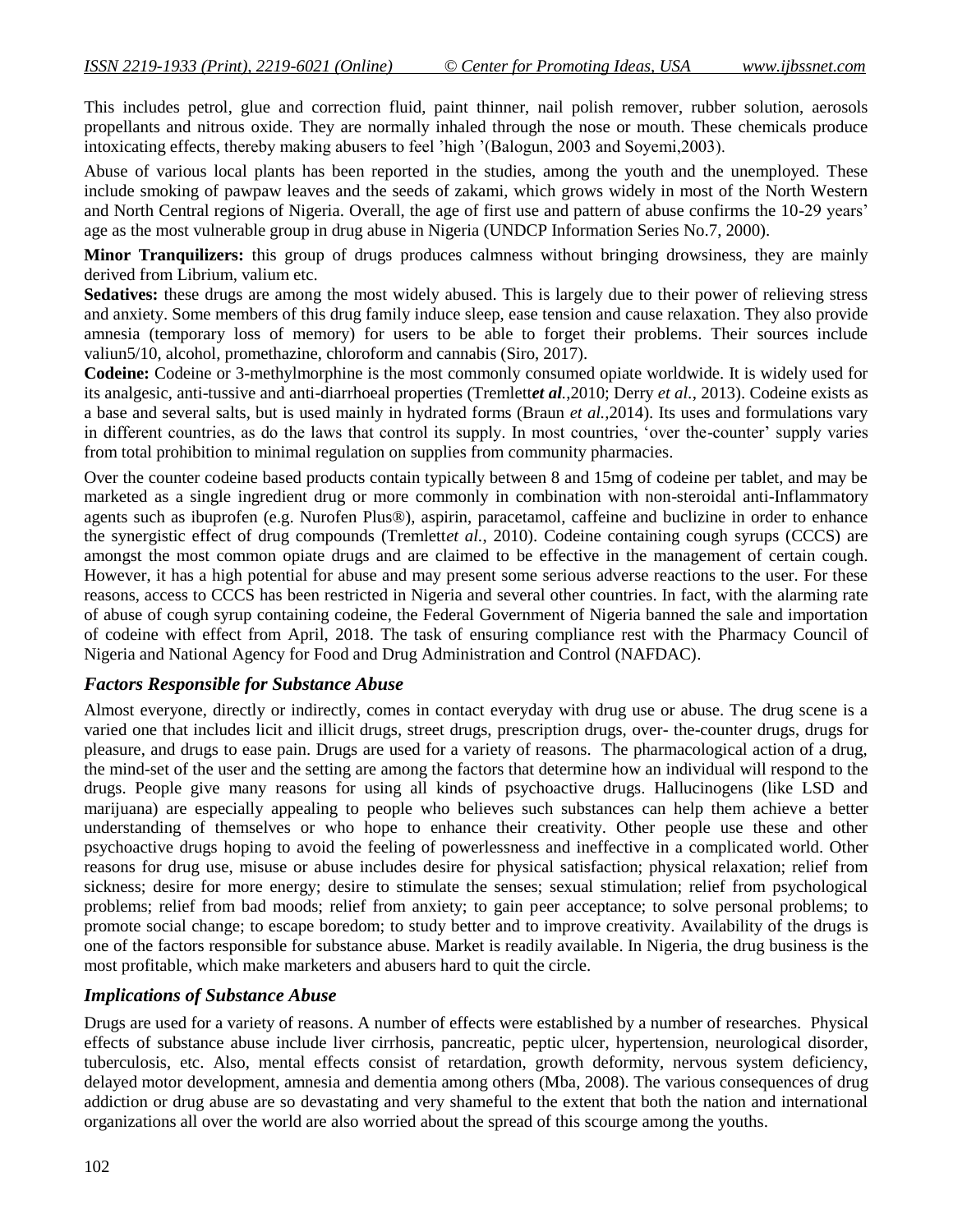They are as follows: Mental disorder, social violence, gang formation, cultism, armed robbery, 419 syndrome, internet frauds, social miscreants (area boys and girls) lawlessness among youths, lack of respect for elders, rape, loss of senses, instant death and wasting of precious and innocent lives and many more (Dankani, 2012).

The effect produced by smoking tobacco depends on the nicotine that is absorbed from the smoke. Many of the students graduate from tobacco smoking to Marijuana smoking, which they believe it will be more powerful on them and make them hyperactive. It is cheap and can easily be purchased from drug peddlers that are increasingly targeting the youth, as a symbol of revolution. Drug addicts may become a nuisance to the society, problems to themselves and their family members. There are distinct changes in the physical appearance, behavior and the general health of an addict. Such changes may include emaciated and malnourished look, neglect of personal hygiene and unkempt appearance. From homes, drug addicted adolescents associate with fellow addicts. Drug habit is not only expensive, it is also difficult to sustain.

The social problem of substance abuse among the youth (male and female) has in most cases resulted in low, moderate and high physical and psychological dependence leading to a complete withdrawal from schools and the emergence of future criminals and illiterates in the society (Schmalleger,2006; Fareo, 2012).

Similarly, the side effects of codeine over use involve: loss of pleasure in favorite activities and hobbies, lack of will in doing simple things in life, indifference toward family, events, or loved ones, decreased interest in sex and affection, loss of professional or personal drive, unawareness of how behavior and emotional distress.Additional signs of clinical depression include: anger, emptiness, irritability and sadness, or self-criticism, loss of appetite, fitful sleep, lack of sexual drive, increased erectile dysfunction (Dankani, 2012).

Apart from the aggravated side effect there is also the common adverse codeine side effects include constipation, dizziness (orthostatic hypotension),drowsiness ,dry mouth,erectile dysfunction, euphoria ,headache,sleeplessness (insomnia), itching, rash ,lack of sexual drive,nausea, vomiting,pinpoint pupils (miosis), sweating,urinary retention (Dankani, 2012).

# *Conclusion*

Drug abuse in Nigeria has come to be regarded as one of the most challenging social problems facing the nation. Indeed the very word drug inspires strong emotions and opinion among a significant number of members of the society who perceive the drug problem, as a major threat particularly to its younger members. From time immemorial, man has in the hope of alleviating physical pain or altering state of consciousness used various substances. Societies all over the globe have discovered some intoxicants that affect the centralnervous system, relieving physical and mental anguish or producing euphoria. Different factors have been identified as the cause of drug abuse. Some use drugs for medication; others use them to satisfy curiosity, while still others use them to copy assumed idols or significant persons. As friends move together, they discuss freely, thereby learning a lot of things that are both desirable and undesirable from one another. However, a person may wrongly start using drugs on his or her own, and then select friends who are doing the same or may direct others to imitate him or her. Use of drugs continues in spite of harm to the user and society.

# *Recommendations*

- Ministry of education (Federal and State) must as a matter of urgency add to their curricular 'Drug Education.' Drug education will help youths adopt positive attitudes, values, behaviours, skill and life-styles that will enable them to mature into happy and competent citizens who need not resort to the use of drugs as problem solvers; thus contributing maximally to national development.
- The Federal government should incorporate lessons on the effects of substance abuse in the school curriculum from primary school to tertiary level of education.
- The State and Local governments should ban joints and recreational centers known to be selling points for illicit substances and ensure that uncompleted buildings that are hide-out for the consumption and sale of illicit substances are completed by the owners or risk demolition.
- Every member of the community should work in collaboration with the government to report all illegal drug sellers to the National Drug Law Enforcement Agency (NDLEA) or the police so that they can be arrested and prosecute by the authority.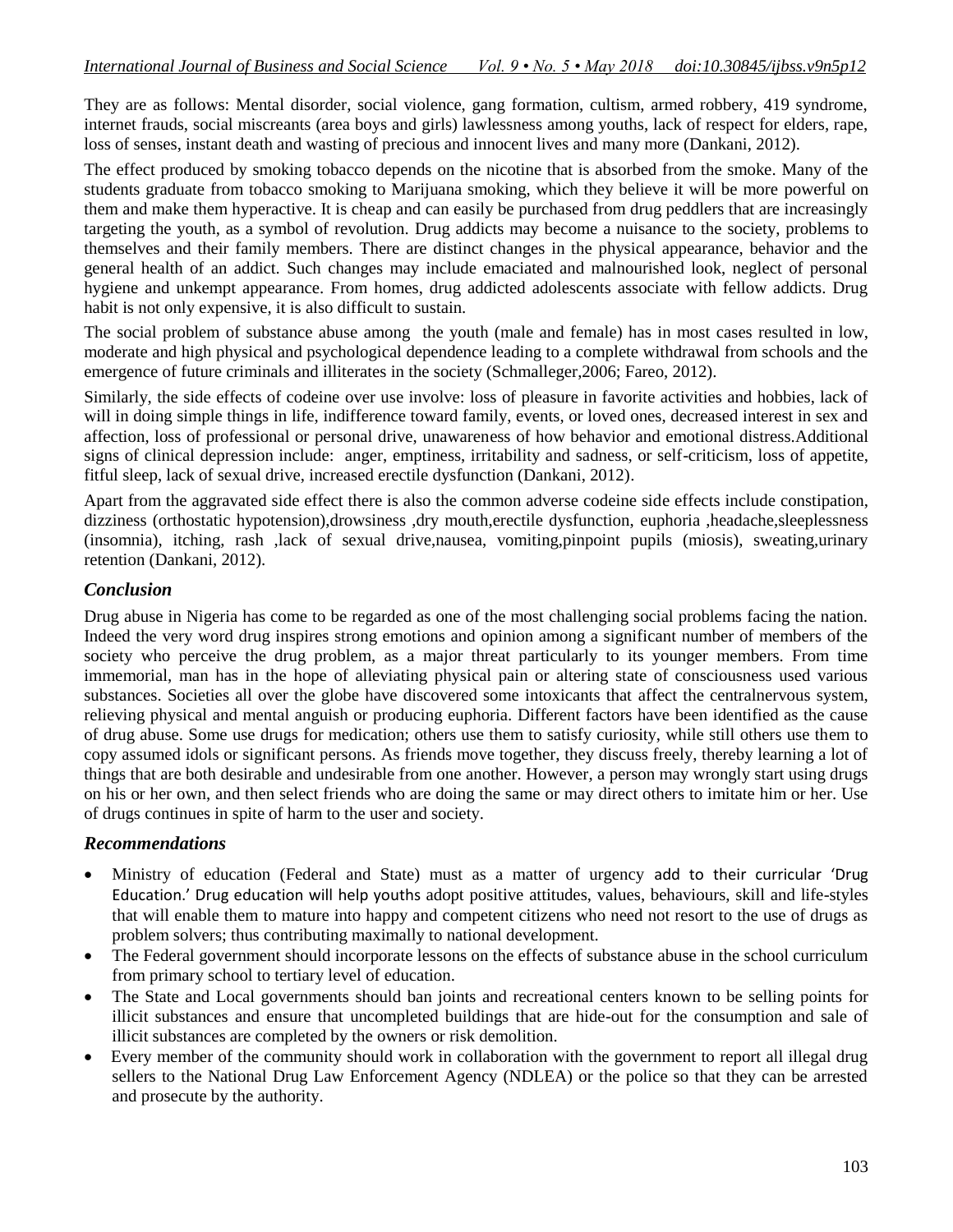- Parents should carefully monitor their children and should prevent them from making friends with bad peer groups and they should always advise their children at home, show them love, care and encourage them through religious and western education to understand the effects substance abuse.
- NAFDAC and NDLEA should as a matter of urgency intensify its efforts by monitoring drug distribution within the country as well as dealing with chemists and pharmacies that disregard its directives on controlled drugs.
- Considering the magnitude of the problem Government should establish special Drug Rehabilitation Centers to attend to victims of drug abuse.
- NAFDAC and NDLEA should embark on grassroots awareness creation and sensitization campaign to warn the public of the risks of abuse/misuse of codeine containing medicinal products.

# *References*

- Abdullahi,S.A.(2003), The Use of Traditional Drugs amongst the Kano Youth: The Case of "Gadagi" in A. Garba (ed) Youth and Drug Abuse In Nigeria; Strategies for Counselling, Management and Control, Kano: Matasa Press.
- Ayatse, J. S. (2005) *Cultism in Nigerian Educational Institution.* Makurdi:Oracle Business Limited.
- Balogun, P.O. (2003), "Drug Abuse among the Youths: A Persistent Social Problem." A Paper presented at the Command and Staff College Jaji, Kaduna.
- Braun, D. E. etal (2014), Insights into Hydrate Formation and Stability of Morphinanes from a Combination of Experimental and Computational Approaches.*Molecular Pharmaceutics*, *11*(9), 3145– 3163.
- Dankani, I.M. (2012),Abuse of Cough Syrups: A New Trend in Drug Abuse in Northwestern Nigeria States of Kano, Sokoto,Katsina,Zamfara and Kebbi.*International Journal of Physical and Social Sciences. Volume 2, Issue 8, August*.
- Derry, S., Karlin, S. M., & Moore, R. A. (2013).Single Dose Oral Ibuprofen plus Codeine for acute Postoperative Pain in Adult.*The Cochrane Databaseof Systematic Reviews, Issue 3.*
- Emmanuel, O. (2013), Religious Imperatives as Panacea to Crime and Violence among Youths in Nigeria. *European Journal of Business and Social Sciences 2(8): 12-22.*
- Fareo, D. (2012),Drug Abuse among Nigerian Adolescents: Strategies for Counselling. *Journal of International Social Research 5(12) :341 –347.*
- Haladu, A.A.(2003), Outreach Strategies for Curbing Drug Abuse among outof School Youth in Nigeria: A Challenge for Community Based Organizations (CBOs), in in A.Garba (ed) Youth and Drug Abuse in Nigeria;Strategies for Counselling, Management and Control, Kano:Matasa Press.
- Hali,M. (2017), The Predisposing Factors of Substance Abuse among Women in
- Kano Metropolis.(unpublishedM.Sc dissertation),Department of
- Sociology, Bayero University, Kano- Nigeria.
- Irambiya, M. I. (2007), Drug Problems: The Law and Nigerian Society. Fab Educational Books, Jos Nigeria.
- Mba, A.I. (2008),Counsellling Techniques for the rehabilitation of Drug Addicts in Nigeria. *The Counsellor*, 18(1) pp10 -18.
- NAFDAC (2004), A handbook on Prevention of Drugs and Substance Abuse in Nigeria.
- NAFDAC (2010), Important Drug Information about Cough Syrups containing Codeine. A news bulletin Abuja.
- Okeshola, B.F.(2009),a Study of Drug Abuse Among Commercial Motorcyclists in Zaria, Kaduna State.Lapai*International Journal of Management Social Sciences Vol.2 No.2, December.*
- Oluremi,F.D. (2012),Drug Abuse among Nigerian Adolescents: Strategies for Counselling. *The Journal of International Social Research, 5(20), 341 -347.*
- Oshikoya, K. A. and Alli, A. (2006) Perception of drug abuse amongst Nigerian Undergraduates. *World Journal of Medical Sciences. Vol.1. No.2. P133-139.*
- Piwana, C. N. & Haggai, M. P. (2007)" Drug abuse and Cultism in higher Institution of learning".*The Case Study of University of Jos.*
- Schmalleger,F.(2006), Criminology Today: An Integrative Introduction. Third edition., New York Prentice Hall Publishers.
- Siro, A.A.(2008), A Sociological Study of Drug Abuse among the Youth in Kano (unpublished M.Sc dissertation),Department of Sociology, Bayero University, Kano- Nigeria.